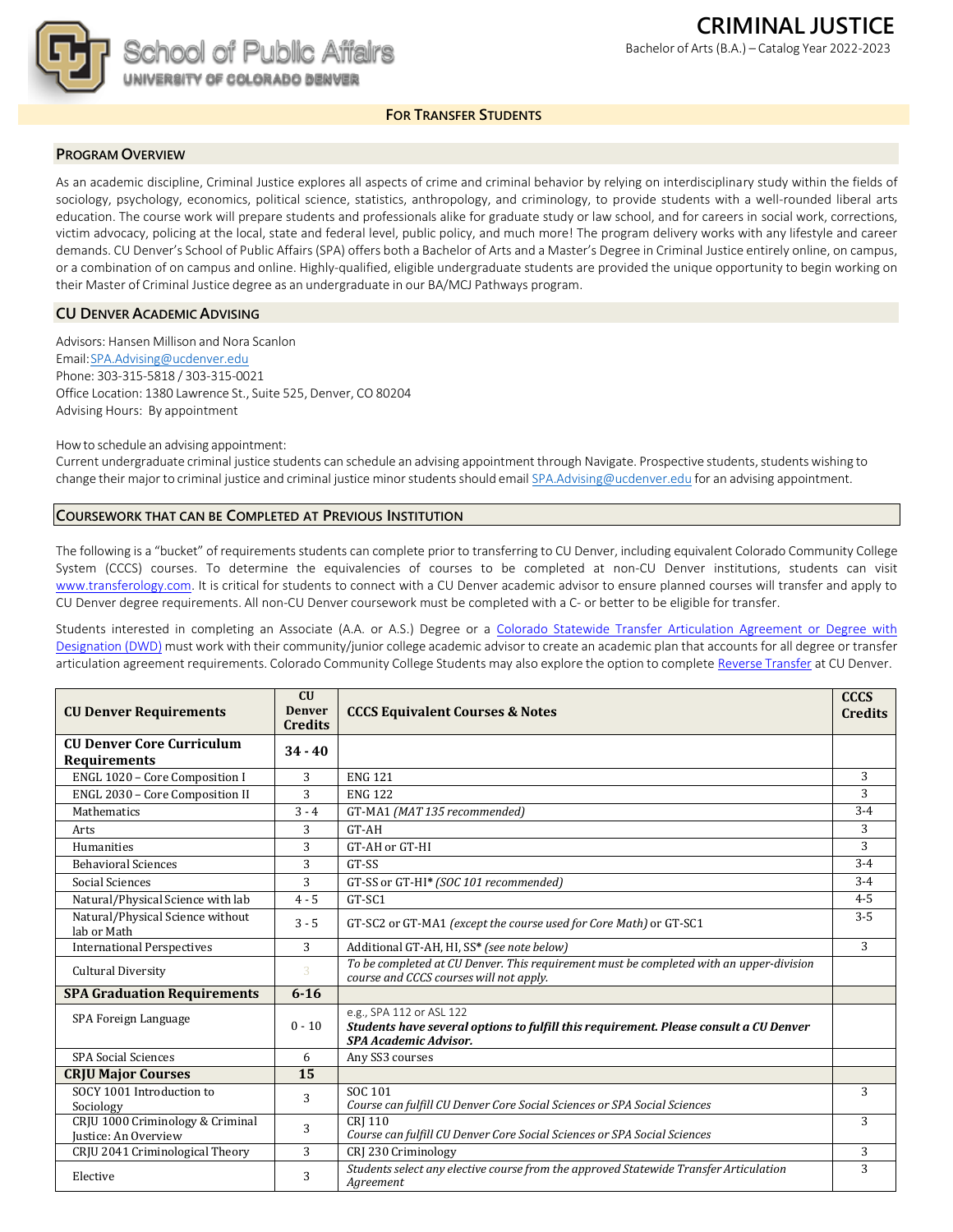

Bachelor of Arts(B.A.) – Catalog Year 2022-2023



# School of Public Affairs

UNIVERSITY OF COLORADO DENVER

| Elective                                                   |    | Students select any elective course from the approved Statewide Transfer Articulation<br>Aareement                                                                                                                                                                            |  |
|------------------------------------------------------------|----|-------------------------------------------------------------------------------------------------------------------------------------------------------------------------------------------------------------------------------------------------------------------------------|--|
| Minimum Applicable Transfer<br><b>Credits Recommended:</b> | 60 | Students are strongly encouraged to follow the approved Statewide Transfer Articulation<br>Agreement and transfer once they complete 60 credit hours. Depending on foreign language<br>completion students will have varying amounts of general elective credit at CU Denver. |  |

*\****The applicability of Guaranteed Transfer (GT Pathways) courses to specific CU Denver Core Curriculum requirements requires completion of a block of five courses: two GT-AH course; one GT-HI course; one GT-SS course; and one additional GT-AH, GT-HI, or GT-SS course.**

# **SAMPLE PLAN – COURESWORK TO BE COMPLETED AT CU DENVER**

Based on successful completion of 60 applicable transfer credits and the complete "bucket" of requirements outlined above, students would have the following remaining to complete at CU Denver. At CU Denver, students must tailor this plan based on the evaluation of previously completed college coursework (e.g., AP, IB, CLEP, dual/concurrent enrollment, and transfer credit), course availability, individual preferences related to course load, summer term courses, part-time or full-time student status, or add-on programs such as minors or double-majors.

Note: this plan assumes students have completed the SPA Foreign Language proficiency requirement. Students who have not fulfilled this requirement must work with a CU Denver SPA Academic Advisor to modify this plan. (Students must demonstrate foreign language proficiency through a 2<sup>nd</sup> semester collegelevel course equivalent (e.g., SPA 112 or ASL 122), proficiency testing through CU Denver's Department of Modern Languages, or submitting their high school transcript demonstrating completion of a 2<sup>nd</sup> year (Level II) high school course with a minimum grade of "C-" (1.7) in the 2<sup>nd</sup> semester of the 2<sup>nd</sup> year). Students are strongly encouraged to submit their high school transcripts during the admission process for quick evaluation of foreign language completed in high school.

This sample plan will adjust accordingly depending on what electives a student completed while at community college. Students will work directly with their academic advisor to determine how many general electives they have left once they are admitted to CU Denver. The number of general electives can also change depending on whether the students has completed the SPA Foreign Language requirement. While not required, students are encouraged to pursue a minor or concentration as a way to structure their general electives. Common minors include Business Fundamentals, Communication, English, Ethnic Studies, History, Human Development & Family Relations, Law Studies, Philosophy, Political Science, Psychology, Public Service, Sociology and Spanish. Criminal Justice students have the option of two concentrations; Law Enforcement and Victim and Victim Studies. Neither concentration is required. Students may complete none or many minors and/or concentrations that fit within their remaining degree requirements.

|                    | Fall                                           |    |  |
|--------------------|------------------------------------------------|----|--|
|                    | CRJU 3100 CRJU Research Methods                |    |  |
| hree               | <b>CRIU 4042 Corrections</b>                   |    |  |
| F                  | CU Denver Core Cultural Diversity <sup>c</sup> |    |  |
| $\overline{Y}$ ear | Upper-Division General Elective                |    |  |
|                    | <b>Upper-Division General Elective</b>         |    |  |
|                    | <b>Total Credit Hours</b>                      | 15 |  |

|    | Fall                                   |    |  |  |
|----|----------------------------------------|----|--|--|
|    | CRIU 4044 Courts & Judicial Process    |    |  |  |
| ō  | CRJU 4939 Internship <sup>PE</sup>     |    |  |  |
|    | CRJU Elective                          |    |  |  |
| ea | <b>Outside of CJ Major Elective</b>    | 2  |  |  |
|    | <b>Upper-Division General Elective</b> | 2  |  |  |
|    | <b>Total Credit Hours</b>              | 15 |  |  |

| Fall                                           | <b>CRS</b> | Spring                                       | <b>CRS</b> |
|------------------------------------------------|------------|----------------------------------------------|------------|
| CRJU 3100 CRJU Research Methods                |            | CRJU 3150 Statistics for Criminal Justice PE |            |
| CRJU 4042 Corrections                          |            | CRJU 4043 Law Enforcement                    |            |
| CU Denver Core Cultural Diversity <sup>c</sup> |            | Outside of CJ Major Elective                 |            |
| Upper-Division General Elective                |            | <b>Upper-Division General Elective</b>       |            |
| Upper-Division General Elective                |            | <b>Upper-Division General Elective</b>       |            |
| <b>Total Credit Hours</b>                      | 15         | <b>Total Credit Hours</b>                    | 15         |

| Fall                                | <b>CRS</b> | Spring                          | CRS |
|-------------------------------------|------------|---------------------------------|-----|
| CRJU 4044 Courts & Judicial Process |            | Upper-Division General Elective |     |
| CRJU 4939 Internship PE             |            | <b>General Elective</b>         |     |
| CRJU Elective                       |            | <b>General Elective</b>         |     |
| Outside of CJ Major Elective        |            | <b>General Elective</b>         |     |
| Upper-Division General Elective     |            | <b>General Elective</b>         |     |
| <b>Total Credit Hours</b>           | 15         | <b>Total Credit Hours</b>       | 15  |
|                                     |            |                                 |     |

<sup>C</sup> *CU Denver Core Course* PE *Prerequisite Enforced*

## **GENERAL PROGRAM GRADUATION REQUIREMENTS & POLICIES**

All CU Denver Criminal Justice students are required to complete the following minimum general graduation requirements:

- 1. Complete a minimum of 120 semester hours
- 2. Achieve a minimum 2.0 CU cumulative grade point average (GPA)
- 3. Complete all college and major requirements
- 4. Residency: complete a minimum of 30 hours in residence at CU Denver
- 5. Terminal Residency: 21 out of the last 30 hoursin residence at CU Denver

Students are responsible for meeting with the academic advisor in their department to confirm major requirements. Students completing the Criminal Justice degree are required to complete the following minimumprogram requirements:

- 1. Complete 36-38 credit hours of CU Denver Core Curriculum coursework.
- 2. Complete 46-48 credit hoursin general electives (which may include minor coursework)
- 3. Complete all CRJU major requirements, including CRJU 4939 Internship